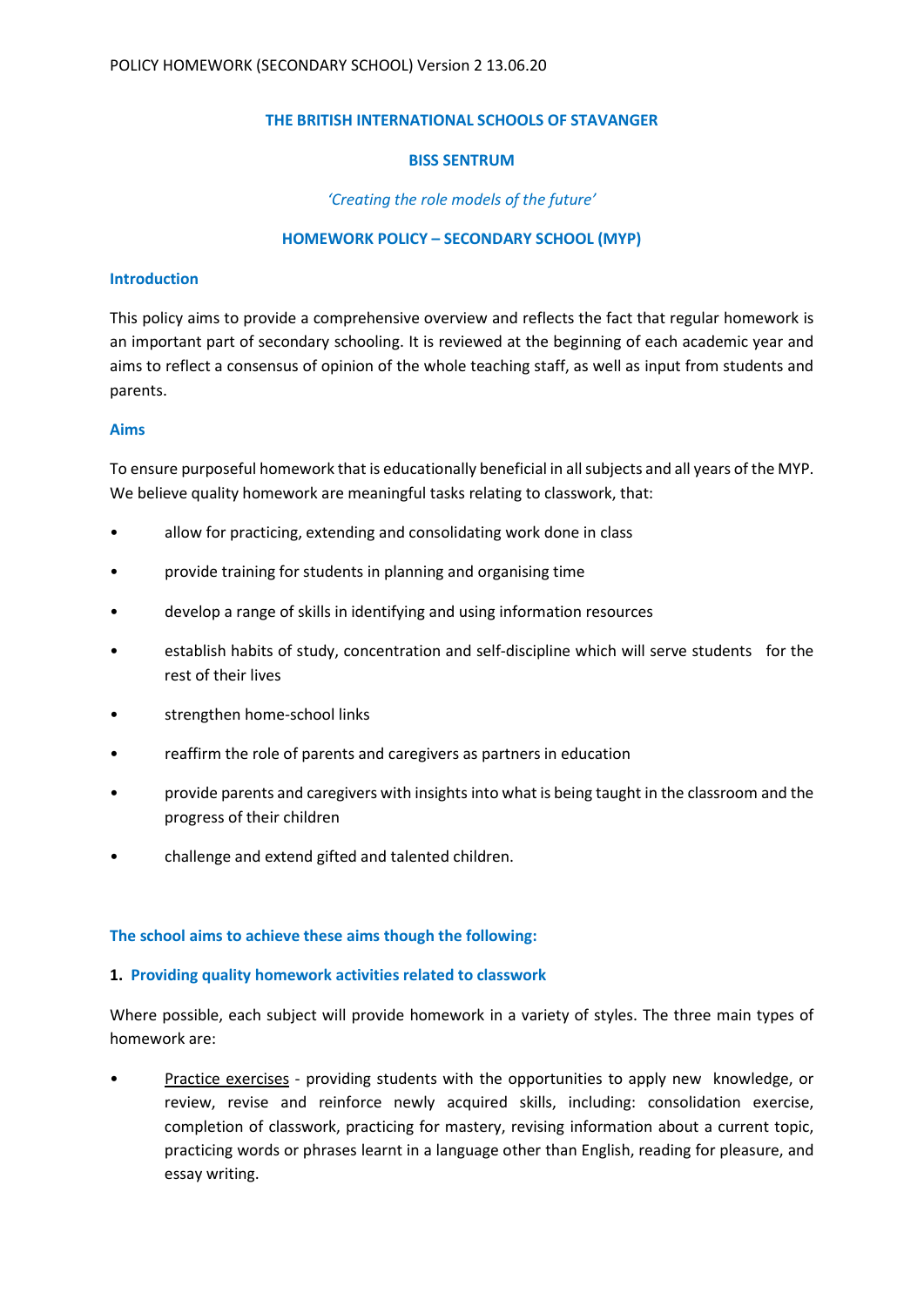- Preparatory homework providing opportunities for students to gain background information on a unit of study so that they are better prepared for future lessons, including: background reading, researching topics for a class unit of work, and collecting items.
- **Extension assignments** encouraging students to pursue knowledge individually and imaginatively, including: extended writing, making or designing something, investigations, reports, researching, ICT skills, and monitoring current affairs.

Wherever appropriate, homework will make the most of digital technology and the benefits of using that technology such as home computers, e-mail and the internet for accessing information, organising and submitting homework. However, consideration should be taken when setting homework that relies solely upon the use of technology.

# 2. Ensuring that students are aware of what is expected of them, and how their work will be assessed

Teachers will ensure that students understand homework assignments set and time during lessons is designated to explain tasks. Where homework is an assessed piece of work, success criteria or an assessment rubric will be provided when the task is set. However, homework may only be assessed formatively.

# 3. Maximising opportunities for successful completion of homework

Students will be allocated sufficient time to complete homework, taking into account, where possible, extra-curricular activities and sporting events. Should a student require an extension this could be granted at the discretion of the teacher, provided the student has approached the teacher before the deadline.

# 4. Setting a suitable amount of homework which is appropriate to the ability of each student

An appropriate amount of homework is set each week (see arrangements and expectations). Homework may be differentiated. SEN students follow a personalised programme of homework.

# 5. Marking homework promptly and accurately, providing feedback consistent with assessment for learning principles.

In all instances homework will be followed up on the due date, and action taken where a student, for any reason, has not completed homework (see behaviour policy). Where appropriate, homework will be marked the following class and students will be given feedback in relation to the success criteria, and an opportunity to immediately respond to that feedback (see assessment policy).

# 6. Alerting parents or caregivers of any developing problems concerning their children's homework and suggesting strategies that they can use to assist their child with homework.

Subject teachers may contact a student's parents via the office should there be problems with homework. Where there is a general problem over several subjects, the form teacher can contact the parents to work out a corrective plan. Subject teachers will note homework problems in their planners where possible.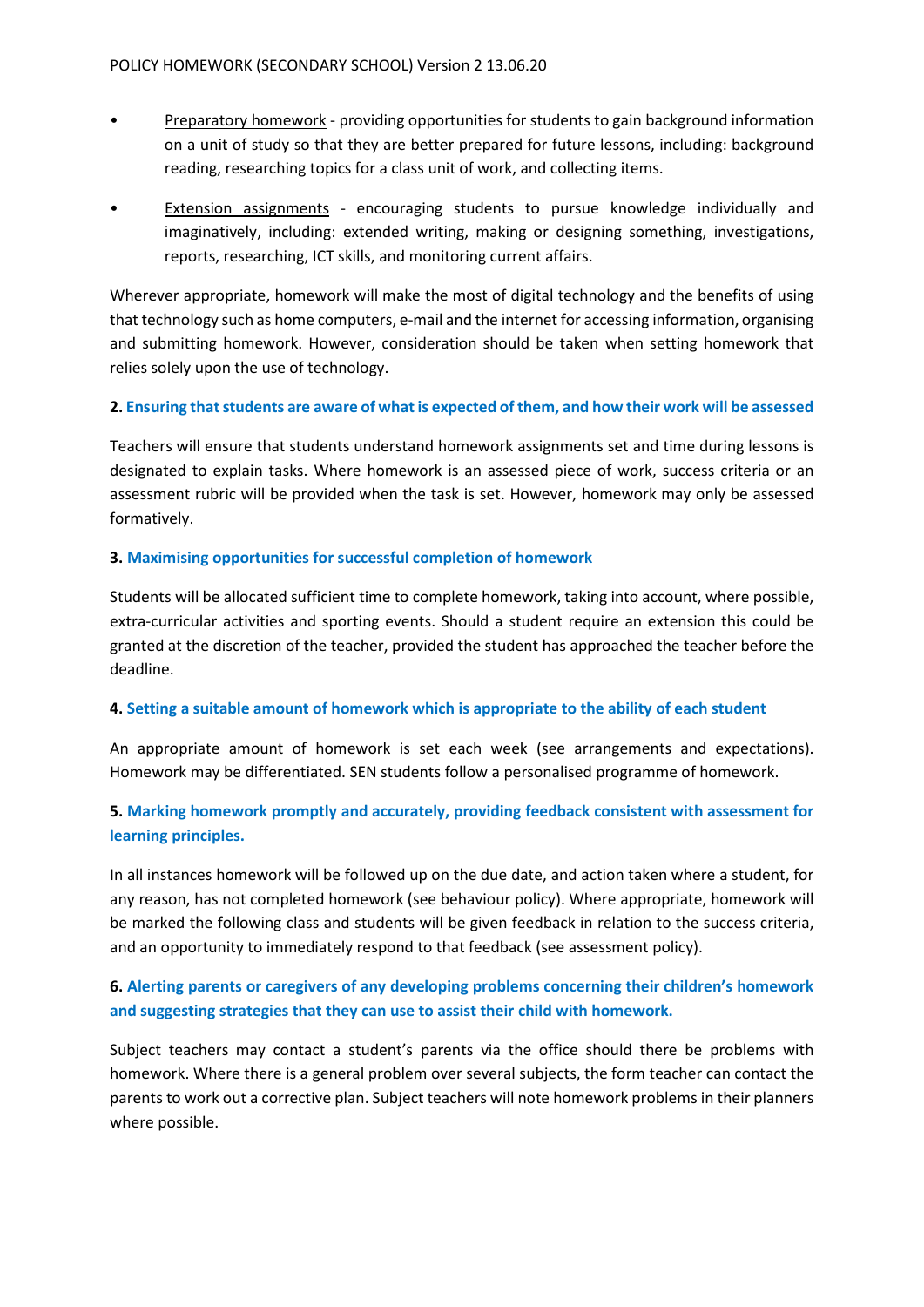# Arrangements and Expectations:

#### 1. Recording Homework

Homework is recorded on Managebac by the subject teachers and appears as a red tab on the calendar. Teachers are recording homework in the following manner:

#### year group + homework + subject + (date set)

Further details and instructions are recorded in the "notes" section of the task and worksheets (if appropriate) are attached to the tasks. All students are notified about homework via their student email and must ensure to regularly check their inbox.

#### 2. Homework timetable

Each subject has been assigned a dedicated homework day and details can be found on Managebac. Students are expected to complete the homework on the assign day to help them develop their organisational skills. Appendix A sets out suggested homework times for each subject and year group.

#### 3. Sanctions

Minor infractions are resolved by and at the discretion of the subject teacher and, in the second instance, the form tutor. In the first instance, a 24hr extension is granted. Failure to complete homework within the extension deadline will result in lunch time detention and parents will be informed. A face-to-face discussion between subject teachers / form tutors and parents might be required for repeated failure to complete homework.

#### Appendix A – MYP Homework timetable:

|                  | <b>Monday</b>     | <b>Tuesday</b> | Wednesday         | Thursday      | Friday       |
|------------------|-------------------|----------------|-------------------|---------------|--------------|
| MYP1             | French            | Arts           | <b>PHE</b>        | <b>Design</b> | Norwegian    |
|                  | <b>English</b>    | <b>Science</b> | <b>Humanities</b> | <b>Maths</b>  |              |
| MYP <sub>2</sub> | Design            | Arts           | <b>PHE</b>        | Science       | <b>Maths</b> |
|                  | <b>Humanities</b> | <b>English</b> | French            | Norwegian     |              |
| <b>MYP3/4</b>    | <b>Humanities</b> | Arts           | <b>PHE</b>        | French        | Design       |
|                  | Science           | Maths          | English           | Norwegian     |              |